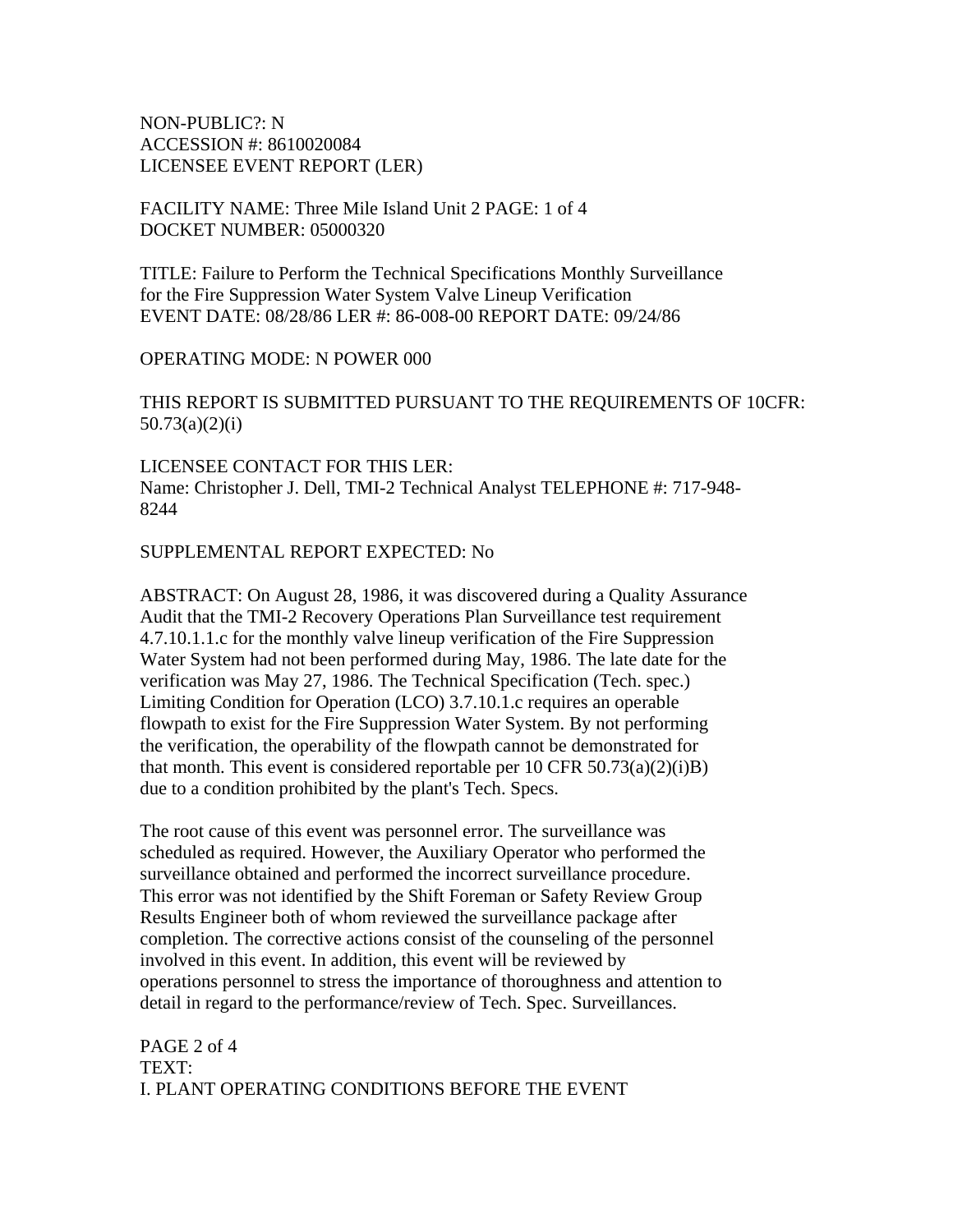The TMI-2 facility was in a long-term cold shutdown state; the defueling evolution was in progress. The reactor decay heat was being removed via loss to ambient. Throughout this event there was no affect on the Reactor Coolant System or the core.

## II. STATUS OF STRUCTURES, COMPONENTS, OR SYSTEMS THAT WERE INOPERABLE AT THE START OF THE EVENT AND THAT CONTRIBUTED TO THE EVENT

 $N/A$ 

## III. EVENT DESCRIPTION

On August 28, 1986, a Quality Assurance Auditor discovered that the TMI-2 Recovery Operation Plan Surveillance test requirement 4.7.10.1.c, the monthly valve lineup verification for the Fire Suppression Water System (IEEE Code-KP), had not been performed during May 1986. This verification is performed via Station Surveillance Procedure 3301-M1, "Fire System Valve Lineup Verification." Station Surveillance Procedures cover systems/equipment which are required to be operable in both Unit 1 and Unit 2. By not performing the Unit 2 portion of the Station Surveillance Procedure at the specified interval, the Unit violated the Technical Specification (Tech. spec.) Limiting Condition for Operation (LCO) 3.7.10.1.c. This LCO requires an operable flowpath to exist for the Fire Suppression Water System. By not performing the verification, the operability of the flowpath for the month of May 1986 cannot be demonstrated. This event is considered reportable per 10CFR  $50.73(a)(2)(i)(B)$  due to a condition prohibited by the plant's Technical Specifications. The event description is provided below.

Technical Specification Surveillances are scheduled via a computer based Generation Maintenance System which generates a Surveillance Test Performance Form (cover sheet) when the surveillance is due. The cover sheet contains among other information the required procedures and the Do After/Do On/Late After dates. On May 19, 1986 the Auxiliary Operator who was to perform the surveillance obtained the Shift Foreman's signature on the cover sheet for permission to start. The Auxiliary Operator then obtained a verified copy of what he thought was the correct procedure 3303-M1, "Fire Pump Periodic Operation." However, the correct procedure number on the surveillance cover sheet was 3301-M1, "Fire System Valve Lineup Verification." The Auxiliary Operator did not cross-check the

number of the procedure he had obtained with the procedure number on the cover sheet.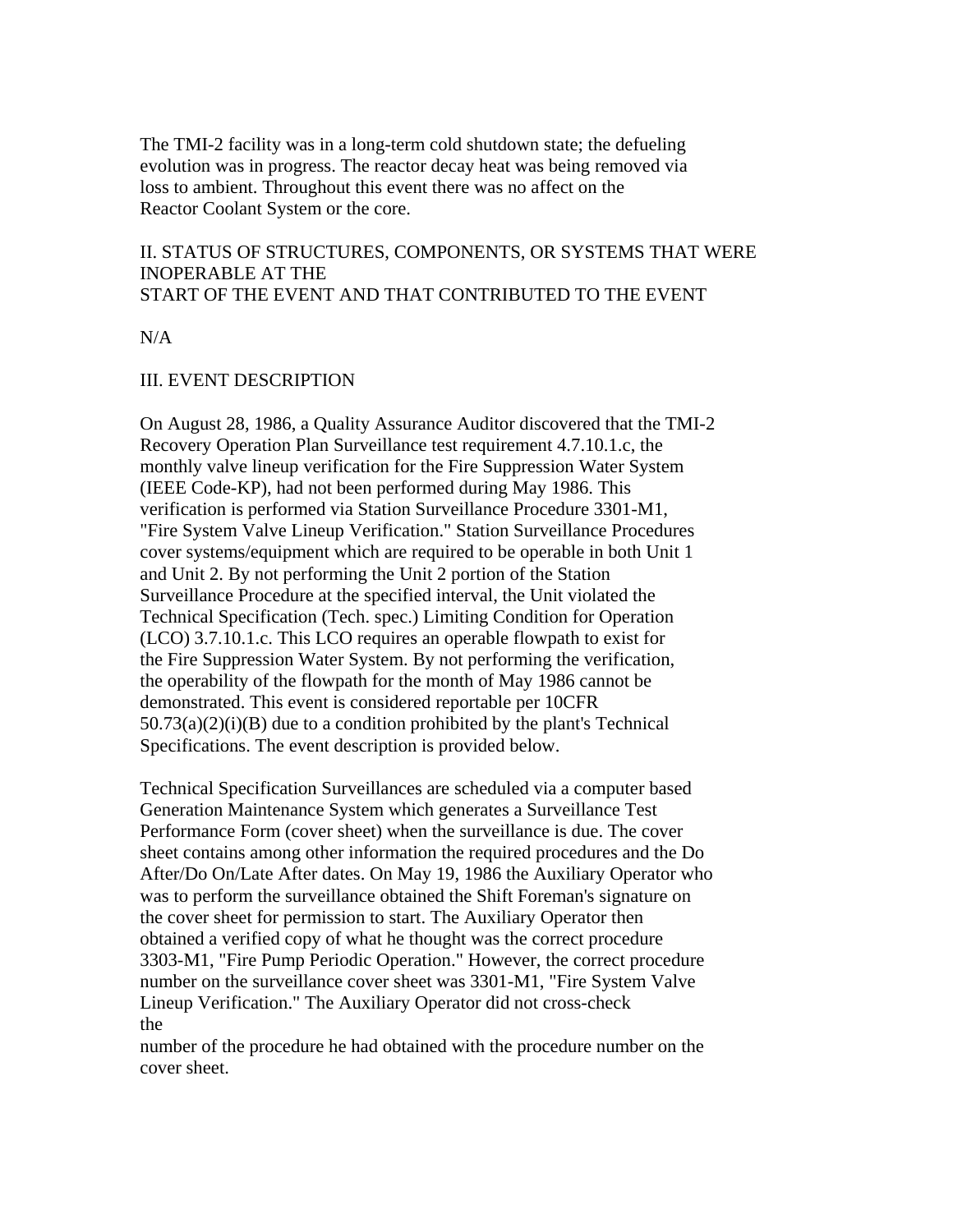#### PAGE 3 of 4 TEXT:

Upon completion of the surveillance on May 20, 1986, the Auxiliary Operator returned the completed surveillance procedure to the Shift Foreman who signed the cover sheet not noticing that the attached procedure was incorrect. The completed surveillance was then forwarded to the Safety Review Group (SRG) Results Engineer. The SRG Results Engineer reviewed the surveillance package on May 30, 1986 and did not notice the discrepancy between procedure numbers.

The date of this event is May 27, 1986, the late date of the surveillance. This condition was not discovered until August 28, 1986, therefore, the report date is September 26, 1986 (i.e., 30 days after the event was discovered). This Licensee Event Report (LER) is similar to LERs 84-012, 85-010, and 86-003.

# IV. ROOT CAUSE OF THE EVENT

The root cause of this event was personnel error on the part of the Auxiliary Operator, Shift Foreman and SRG Results Engineer who all failed to recognize that the required surveillance was performed with the incorrect surveillance procedure.

# V. CORRECTIVE ACTIONS

Immediate - The required surveillance had been successfully performed during the month prior to the event and was performed successfully the following month. Therefore, there were no appropriate immediate corrective actions.

Long-Term - Personnel involved in this event have been counseled. This event will also be reviewed by operations personnel involved in the performance/review of Tech. Spec. Surveillances to stress the importance of thoroughness and attention to detail in regard to the performance of Tech. Spec. Surveillances.

# VI. COMPONENT FAILURE DATA

N/A

VII. AUTOMATIC OR MANUALLY INITIATED SAFETY SYSTEM RESPONSES

 $N/A$ 

PAGE 4 of 4 TEXT: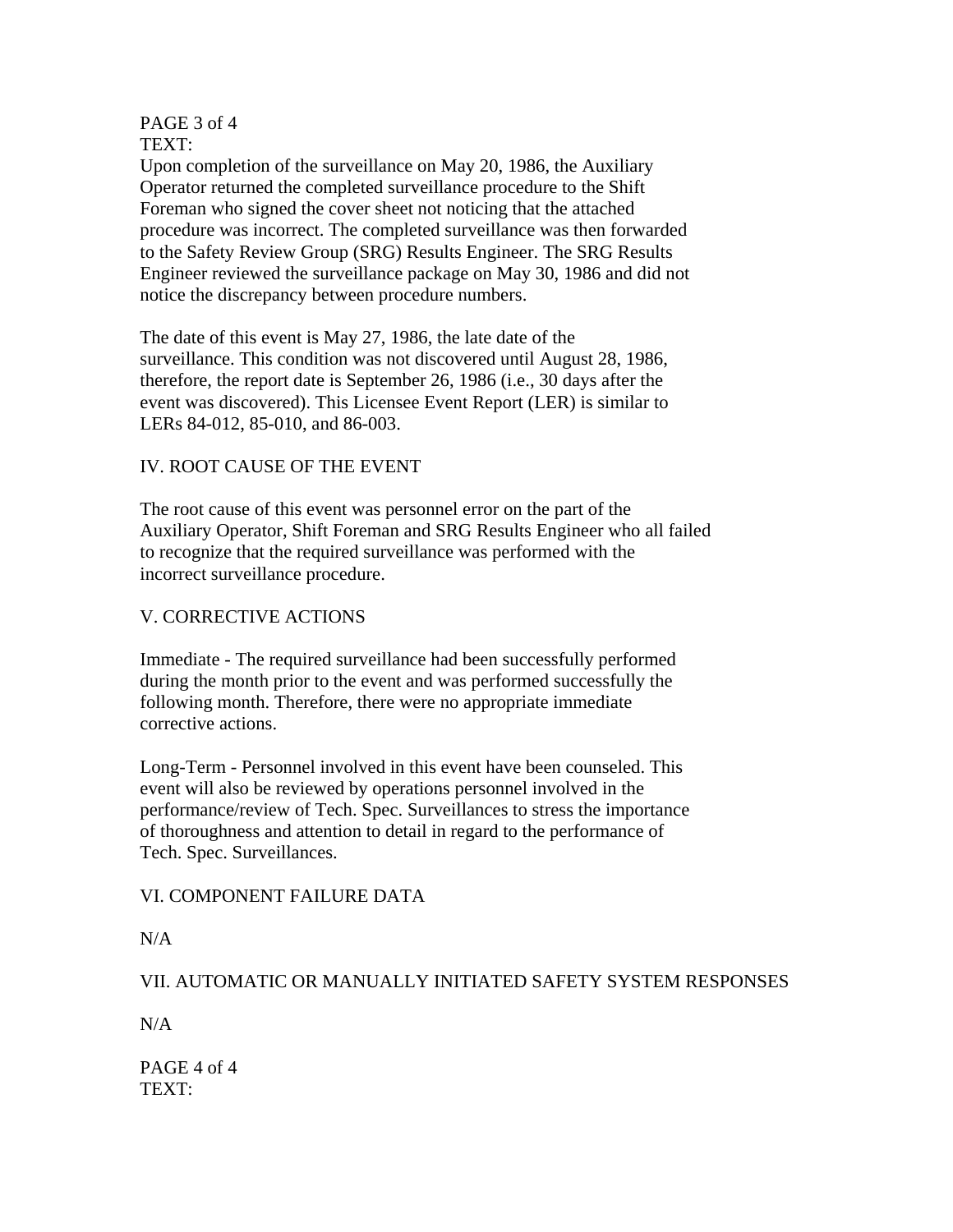## VIII. ASSESSMENT OF THE SAFETY CONSEQUENCES AND IMPLICATIONS OF THE EVENT

The purpose of the Fire Suppression Water System valve lineup verification is to demonstrate an operable flowpath exists for the system. The implication of not performing the verification is that the possibility exists for valves to have been in the incorrect position so as to prevent water flow when called upon. However, the valve lineup verification was satisfactorily performed during the month prior to the event and was performed successfully the following month. Therefore, it may be concluded that an operable flowpath existed for the period between the two surveillances.

## ATTACHMENT # 1 TO ANO # 8610020084 PAGE: 1 OF 1

GPU Nuclear Corporation Post Office Box 480 Route 441 South Middletown, Pennsylvania 17057-0191

(717) 948-8461

4410-86-L-0172 Document ID 0112P

September 24, 1986

U.S. Nuclear Regulatory Commission Document Control Desk Washington, DC 20555

Dear Sir:

Three Mile Island Nuclear Station, Unit 2 (TMI-2) Operating License No. DPR-73 Docket No. 50-320 Licensee Event Report 86-08

Attached is Licensee Event Report 86-08 concerning the failure to perform the Technical Specification Monthly Surveillance for the Fire Suppression Water System valve lineup verification.

This event is considered reportable pursuant to Title 10 of the Code of Federal Regulations, Section  $50.73(a)(2)(i)(B)$ .

Sincerely,